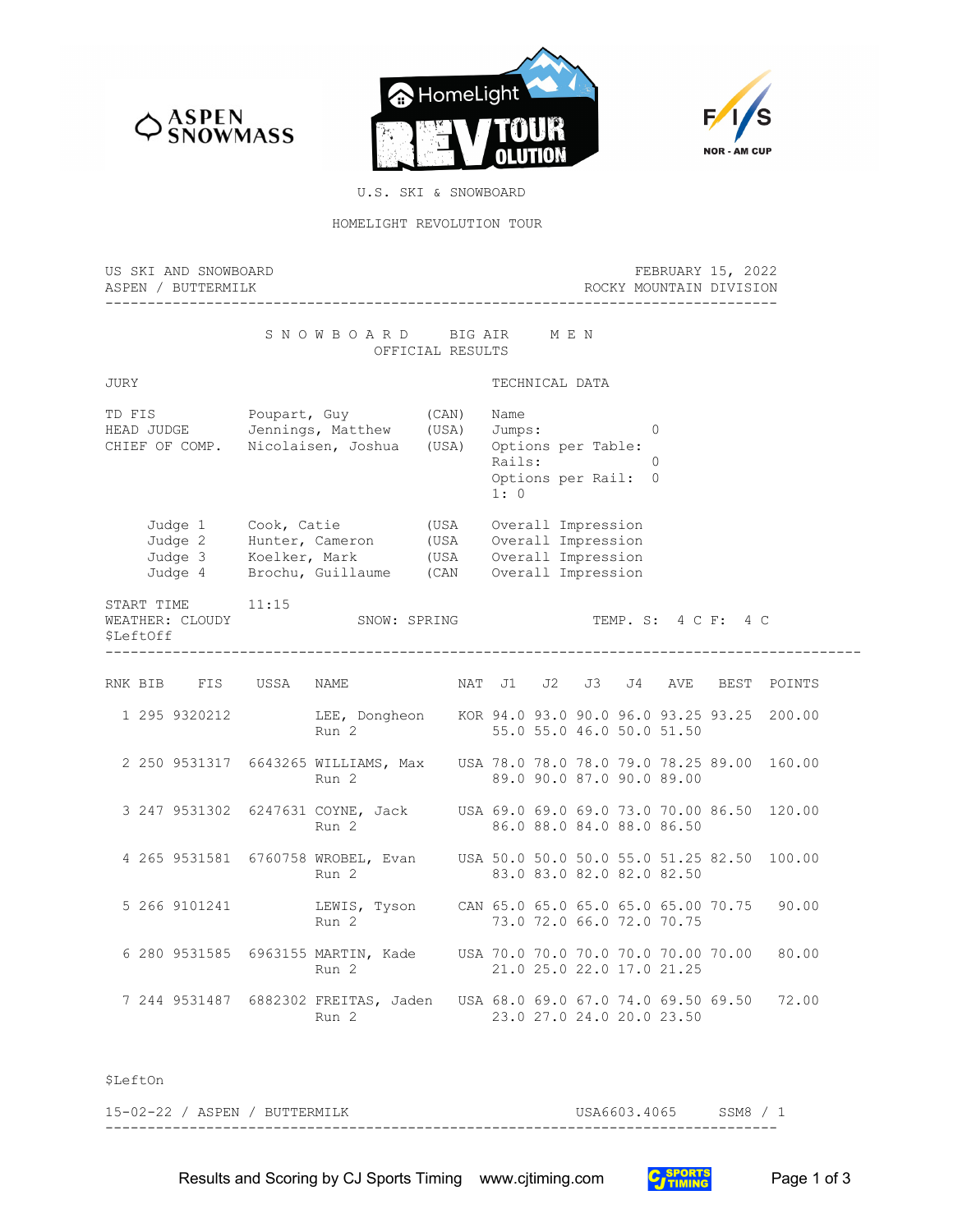





| DATA PROCESSING BY SPLIT SECOND TIMING<br>CJ SPORTS TIMING                    |  |                |                            |                                                                                                                     |  |  |  |  |  |                           |                                     |       |
|-------------------------------------------------------------------------------|--|----------------|----------------------------|---------------------------------------------------------------------------------------------------------------------|--|--|--|--|--|---------------------------|-------------------------------------|-------|
| ~~~~~~~~~~~~~~~~~~~~~~~~~~~~ NEW PAGE ~~~~~~~~~~~~~~~~~~~~~~~~~~~<br>SLeftOff |  |                |                            |                                                                                                                     |  |  |  |  |  |                           |                                     |       |
|                                                                               |  |                |                            | RNK BIB FIS USSA NAME NAT J1 J2 J3 J4 AVE BEST POINTS                                                               |  |  |  |  |  |                           |                                     |       |
|                                                                               |  |                |                            | Run 2                                                                                                               |  |  |  |  |  | DNS                       |                                     |       |
|                                                                               |  |                |                            | 9 292 9531578 6941627 DEPRIEST, Brookl USA 20.0 20.0 20.0 20.0 20.00 20.00 58.00<br>Run 2 17.0 18.0 18.0 18.0 17.75 |  |  |  |  |  |                           |                                     |       |
|                                                                               |  |                |                            | 10 279 9531583 6957664 TYLER, Hayden USA DNS<br>Run 2                                                               |  |  |  |  |  |                           |                                     | 52.00 |
|                                                                               |  |                | DID NOT QUALIFY FOR FINALS | RNK BIB FIS USSA NAME NAT J1 J2 J3 J4 AVE BEST POINTS                                                               |  |  |  |  |  |                           |                                     |       |
|                                                                               |  |                |                            | 11 245 9531505 6902422 FERRY, Lucas USA 69.0 71.0 70.0 71.0 70.25 70.25 48.00<br>Run 2                              |  |  |  |  |  | 27.0 27.0 25.0 29.0 27.00 |                                     |       |
|                                                                               |  |                |                            | 12 302 9531486 6881578 BULLOCK-WOMBLE, USA 65.0 68.0 68.0 68.0 67.25 67.25 44.00<br>Run 2 31.0 30.0 27.0 36.0 31.00 |  |  |  |  |  |                           |                                     |       |
|                                                                               |  |                |                            | 13 293 9531623 6983679 FOX, Nick USA 64.0 67.0 65.0 68.0 66.00 66.00 40.00<br>Run 2                                 |  |  |  |  |  | 31.0 31.0 32.0 36.0 32.50 |                                     |       |
|                                                                               |  |                |                            | 14 289 9531525 6932957 STANG, Karis USA 64.0 65.0 65.0 67.0 65.25 65.25 36.00<br>Run 2 29.0 24.0 19.0 28.0 25.00    |  |  |  |  |  |                           |                                     |       |
|                                                                               |  |                |                            | 15 282 9531420 6310452 GOULET, Hunter USA 23.0 22.0 20.0 25.0 22.50 63.25 32.00<br>Run 2                            |  |  |  |  |  | 63.0 63.0 63.0 64.0 63.25 |                                     |       |
|                                                                               |  |                |                            | 16 287 9531391 6439376 KATKO, Grey USA 20.0 20.0 22.0 20.0 20.50 62.25 30.00<br>Run 2 62.0 62.0 63.0 62.0 62.25     |  |  |  |  |  |                           |                                     |       |
|                                                                               |  |                |                            | 17 258 9531734 7091640 MARTIN, Oliver USA 60.0 61.0 62.0 61.0 61.00 61.00 28.00<br>Run 2                            |  |  |  |  |  | 46.0 49.0 50.0 48.0 48.25 |                                     |       |
|                                                                               |  |                |                            | 18 281 9531654 7013258 LOBBEN, Beck USA 27.0 26.0 25.0 35.0 28.25 50.50 26.00<br>Run 2                              |  |  |  |  |  | 48.0 48.0 55.0 51.0 50.50 |                                     |       |
|                                                                               |  |                |                            | 19 267 9531684 7061349 SOLOMON, Will<br>Run 2                                                                       |  |  |  |  |  | 44.0 45.0 45.0 46.0 45.00 | USA 19.0 21.0 21.0 17.0 19.50 45.00 | 24.00 |
|                                                                               |  |                |                            | 20 291 9531566 6941430 MOON, Jaxson USA 37.0 40.0 40.0 39.0 39.00 39.00<br>Run 2                                    |  |  |  |  |  | 27.0 27.0 28.0 30.0 28.00 |                                     | 22.00 |
|                                                                               |  |                |                            | 21 285 9531517 6930212 RICE, Brian USA 25.0 25.0 27.0 34.0 27.75 30.75<br>Run 2                                     |  |  |  |  |  | 29.0 30.0 29.0 35.0 30.75 |                                     | 20.00 |
|                                                                               |  | 22 251 1084977 |                            | TEIXEIRA, August BRA 17.0 17.0 15.0 18.0 16.75 25.25<br>Run 2                                                       |  |  |  |  |  | 24.0 20.0 30.0 27.0 25.25 |                                     |       |
|                                                                               |  |                |                            | 23 262 9531682 7055518 LEAL, Luke USA 15.0 16.0 10.0 17.0 14.50 14.50<br>Run 2                                      |  |  |  |  |  | 8.0 9.0 15.0 15.0 11.75   |                                     |       |